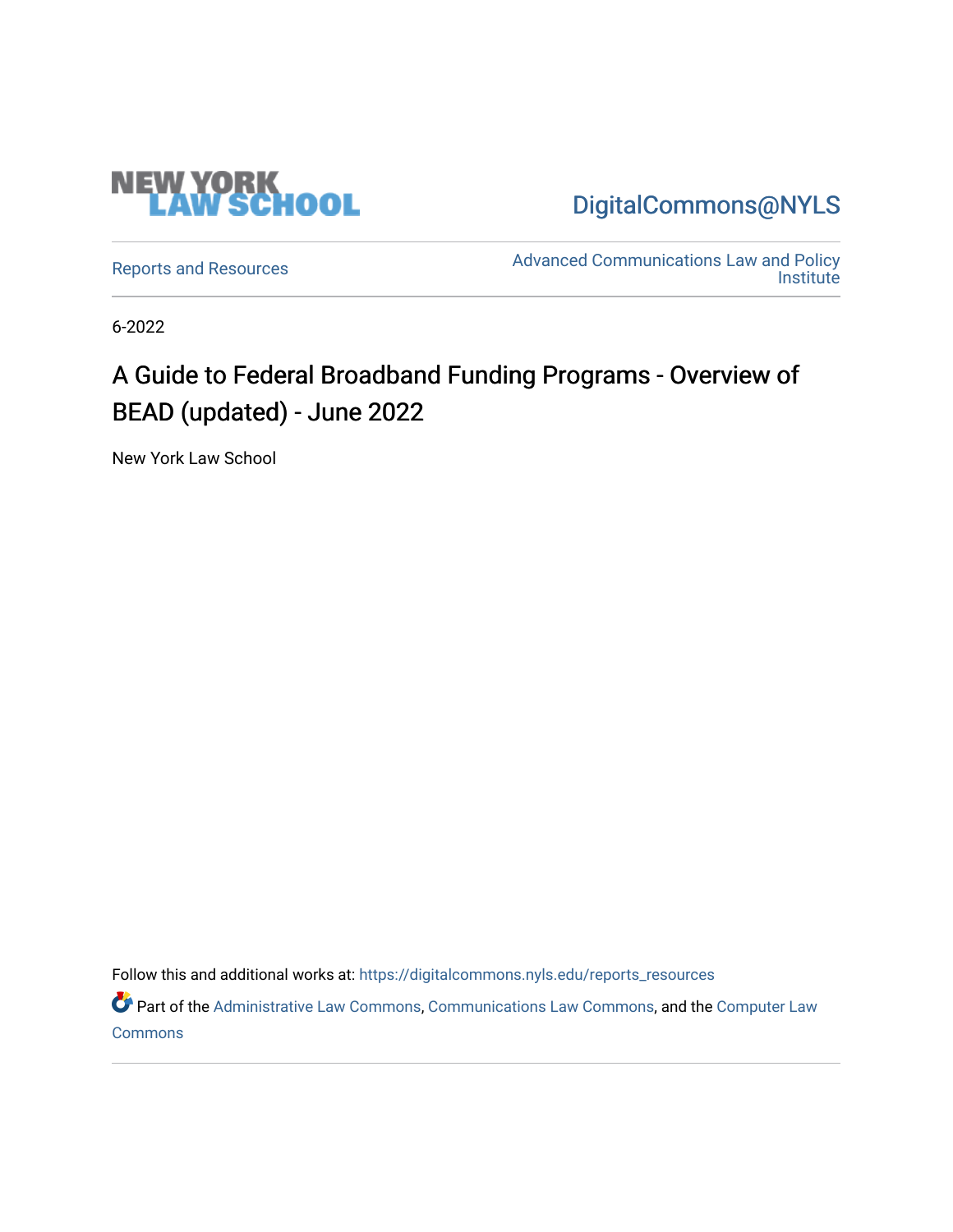

**NORK<br>Wischool** 

at New York Law School

## **A GUIDE TO FEDERAL BROADBAND FUNDING PROGRAMS**

### **An Overview of the Infrastructure Investment & Jobs Act's Broadband Equity, Access & Deployment (BEAD) Program**

### *June 2022*

Via an array of broadband funding programs that have been launched since the onset of the COVID-19 pandemic, approximately \$82 billion has been earmarked for bolstering broadband connectivity across the United States (see chart below).

*The largest single allocation – \$42.45 billion – will be steered to states via the Broadband Equity, Access & Deployment (BEAD) Program,* which is being administered by the National Telecommunications & Information Administration (NTIA). This document examines two core aspects of BEAD: (1) what are the mechanics of the program, and (2) how much BEAD funding might each state receive?

| <b>Federal Law</b>                                                                | <b>Total Amount</b><br><b>Allocated</b> | <b>Amount Allocated</b><br>for Broadband                  | <b>How Funds Are Used for Broadband</b>                                                                                                                                                                            |
|-----------------------------------------------------------------------------------|-----------------------------------------|-----------------------------------------------------------|--------------------------------------------------------------------------------------------------------------------------------------------------------------------------------------------------------------------|
| Coronavirus Aid,<br>Relief, and<br><b>Economic Security</b><br><b>Act (CARES)</b> | \$2.2T                                  | ~53.3B                                                    | Stimulus funds were sent to cities and states for a<br>variety of uses, including addressing pandemic-<br>related connectivity issues.                                                                             |
| Consolidated<br><b>Appropriations Act</b><br>(CAA)                                | $$2.4$ T                                | \$1.6B                                                    | Most funding was allocated to NTIA for doling out<br>via NTIA grant programs.                                                                                                                                      |
| <b>American Rescue</b><br>Plan Act (ARPA)                                         | $$1.9$ T                                | $\sim$ \$11.3B by states*<br>$\sim$ \$700M by localities* | Stimulus funds are being sent directly to localities<br>and states for a variety of uses, including<br>"necessary" broadband investments, which are<br>subject to a range of criteria.                             |
| Infrastructure<br>Investment & Jobs<br>Act (IIJA)                                 | S1.2T                                   | \$65B total<br>\$42.45B for BEAD                          | NTIA to administer BEAD. Funds will go to state<br>broadband programs, which will give grants to<br>ISPs. Municipalities, utilities, and other non-<br>traditional entities must be deemed eligible for<br>grants. |

#### *Sources: [SHLB;](https://www.shlb.org/blog/2021/03/Why-didnt-the-CARES-Act-solve-the-digital-divide/) ACLP Analysis (on file)*

\*ACLP estimate of how much funding states and localities have chosen to allocate to broadband from the \$360B made available to them via ARPA.

> ACLP AT NEW YORK LAW SCHOOL 185 W. Broadway, New York, NY 10013 ACLP@nyls.edu

\_\_\_\_\_\_\_\_\_\_\_\_\_\_\_\_\_\_\_\_\_\_\_\_\_\_\_\_\_\_\_\_\_\_\_\_\_\_\_\_\_\_\_\_\_\_\_\_\_\_\_\_\_\_\_\_\_\_\_\_\_\_\_\_\_\_\_\_\_\_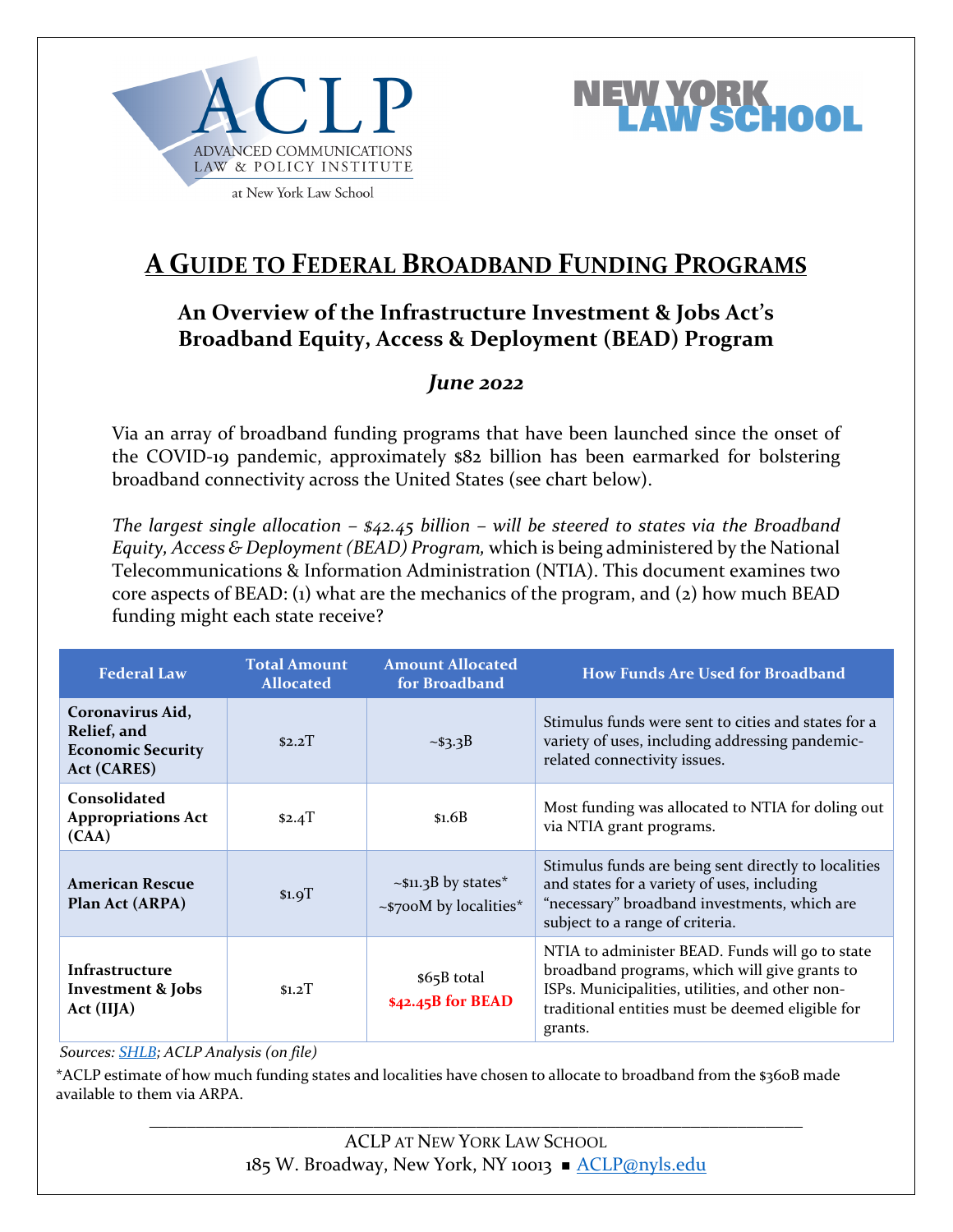### **1. The Mechanics of BEAD**

BEAD is an NTIA grant program. The agency will oversee the disbursement of \$42.45B to each of the 50 states, the District of Columbia, and the U.S. territories. Recipients, in turn, will allocate grants to eligible partners in support of (1) the deployment of broadband networks to unserved and underserved areas and (2) efforts aimed at bolstering adoption rates and digital literacy. The amount of funding directed to each state will depend on several factors (see Section 2, below, for additional discussion).

From an administrative standpoint, BEAD is somewhat complex. The graphic below attempts to boil down how NTIA will launch BEAD over the next few months. This graphic depicts two separate tracks that correspond with different "trigger" dates. As discussed in more detail below, there are two such "trigger" dates in the IIJA. The process is depicted in this manner so that it is easy to see "at a glance" what happens after each "trigger" date.



**The first "trigger" date is May 22, 2022.** By that time (*i.e.,* within 180 days from enactment of the IIJA), NTIA must issue a Notice of Funding Availability (NOFA). This Notice can and likely will come before the new FCC broadband DATA maps are published, thereby formally opening the program.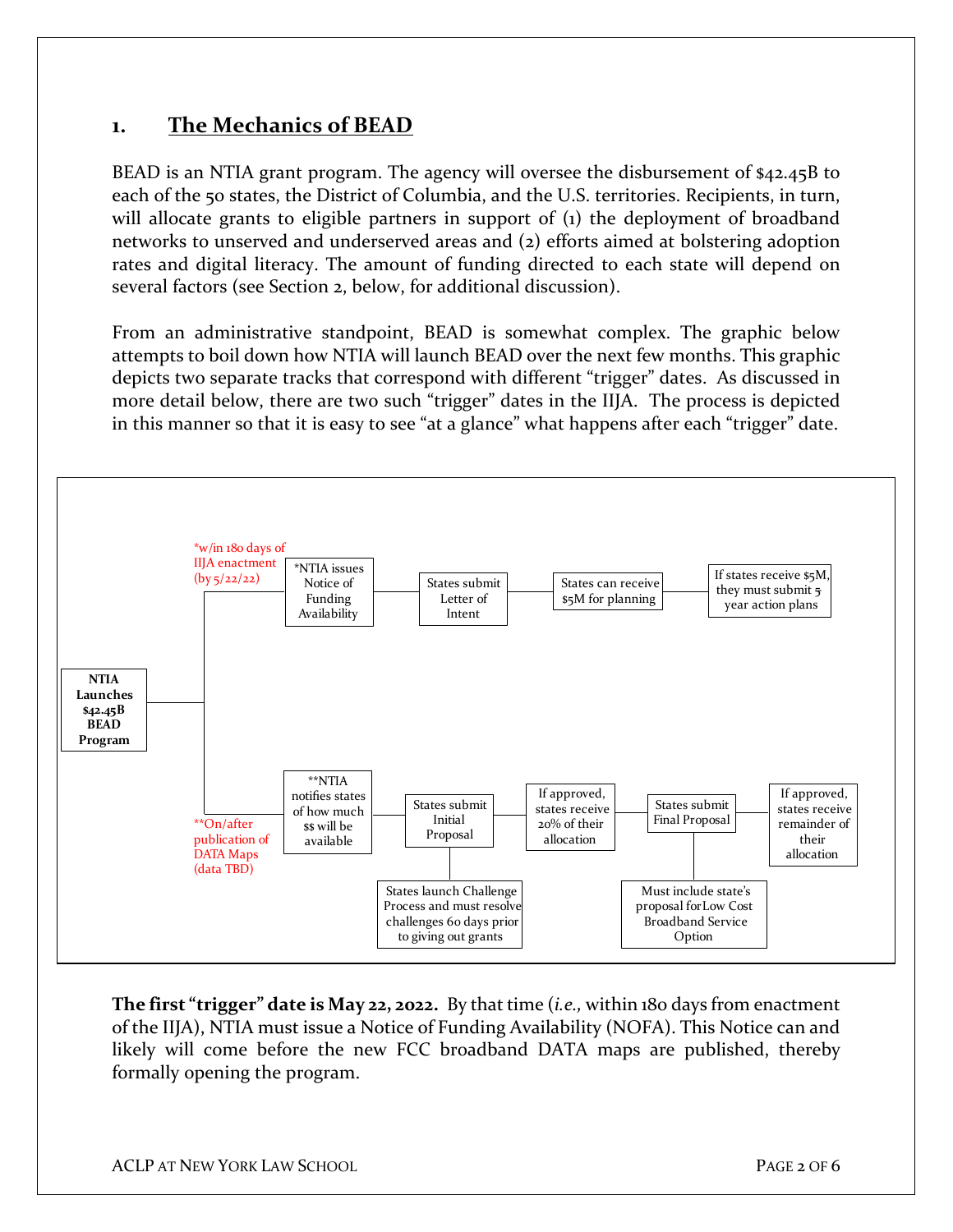In response to NTIA's NOFA, states can submit letters of intent indicating their interest in participating in the program. States *may* receive \$5M for planning if they request it. The \$5M figure represents 5% of the \$100M minimum amount of funding guaranteed to each state (see the Estimated Allocations in Section 2 below for additional information). A state that requests and receives the \$5M must submit a 5-year action plan.

**The second "trigger" date occurs on publication of the new FCC DATA maps.** These maps promise to be more precise vis-à-vis identifying unserved and underserved areas. The maps are pivotal to BEAD. *How much a state receives in total BEAD funding depends on the proportion of unserved households in the state relative to all unserved households in the country.*

Once the maps are published, NTIA will calculate these amounts and notify the states – and the public – of how much will be made available to each state (rough initial estimates are included in Section 2).

Thereafter, NTIA will begin the process of awarding funds to the states based on the following process:

- A state must submit an *Initial Proposal* to receive the first 20% of its allocation. Upon submission of the Initial Proposal, a state is required to launch a challenge process to provide ISPs and others with an opportunity to identify whether unserved/underserved areas have been misidentified. Challenges must be resolved no later than 60 days before grants can be awarded by the state.
- $\triangleright$  To receive the remainder of its allocation, a state must subsequently submit a *Final Proposal*, which must include a proposal for a Low Cost Broadband Service Option. Sub-grantees receiving BEAD funds will be required to offer this Option.
- $\triangleright$  The statutory language associated with this part of the process does not specify timeframes. The only requirement is that NTIA must obligate the funds in an "expedient manner."
- $\triangleright$  During review of both the Initial and Final Proposals, NTIA will, among other matters, certify that there was sufficient coordination with political subdivisions in each state. This is a recurring requirement throughout the statute – localities must have a seat at the table.

### **2. Initial Estimates of BEAD Allocations to the States**

The following sets forth initial estimates of how much each state will receive in BEAD funding from NTIA. These rough estimates are subject to a number of important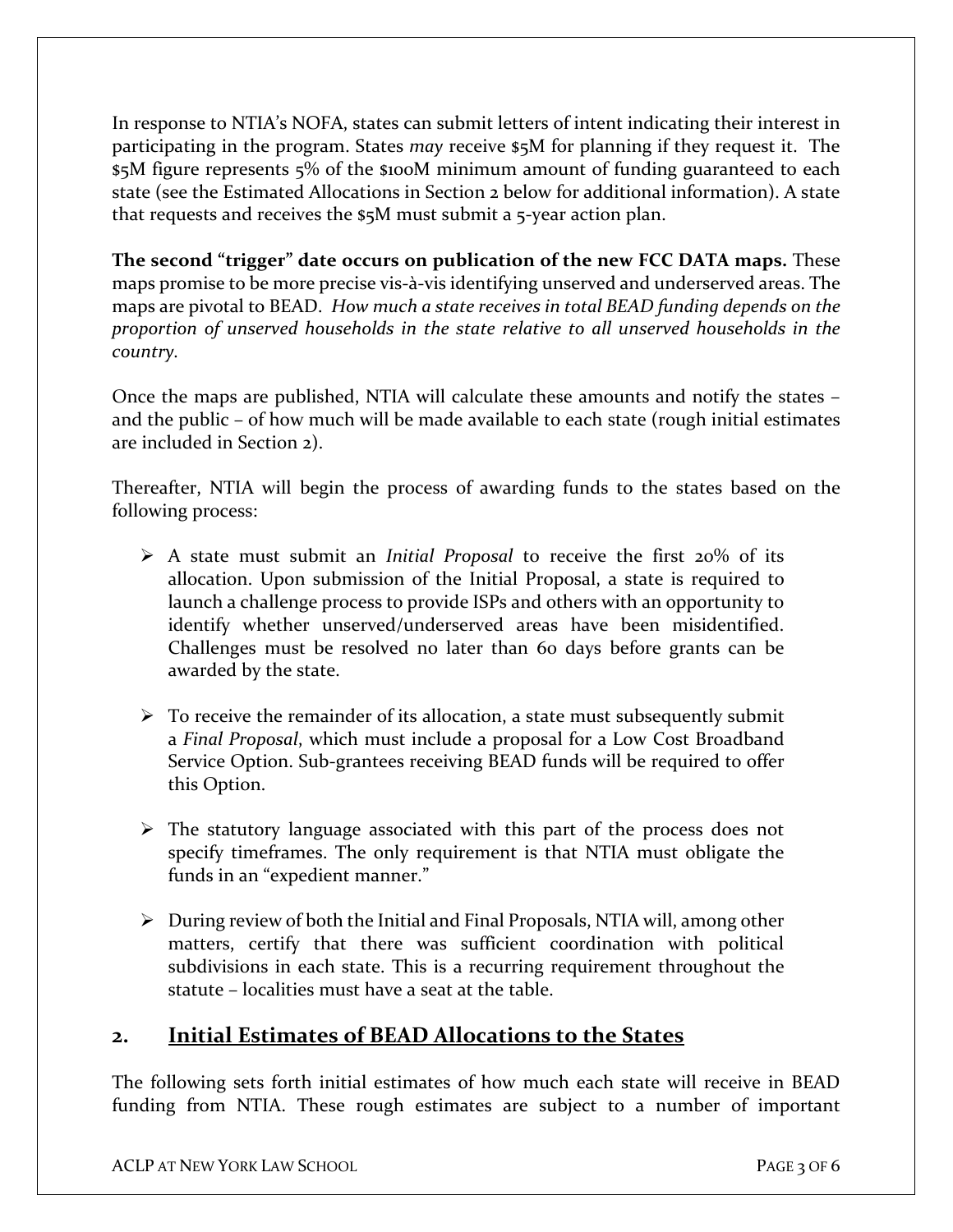qualifications. These qualifications and the methodology used to arrive at the estimates are set forth below. As the estimates indicate, substantial federal broadband funding is being provided to all states over the next few years.

| <b>State</b>         | <b>Est. Allocation</b> |
|----------------------|------------------------|
| Alabama              | \$1,052,243,770        |
| Alaska               | \$225,922,736          |
| Arizona              | \$1,423,252,971        |
| <b>Arkansas</b>      | \$831,319,841          |
| California           | \$2,749,518,684        |
| Colorado             | \$818,913,752          |
| Connecticut          | \$100,000,000          |
| Delaware             | \$100,000,000          |
| D.C.                 | \$100,000,000          |
| Florida              | \$1,450,729,953        |
| Georgia              | \$1,061,085,938        |
| Hawaii               | \$100,000,000          |
| Idaho                | \$572,542,984          |
| Illinois             | \$1,133,197,062        |
| Indiana              | \$1,100,567,049        |
| Iowa                 | \$360,511,603          |
| Kansas               | \$539,252,575          |
| Kentucky             | \$550,901,036          |
| Louisiana            | \$904,571,246          |
| Maine                | \$100,000,000          |
| Maryland             | \$359,821,933          |
| <b>Massachusetts</b> | \$246,100,483          |
| Michigan             | \$1,297,634,211        |
| Minnesota            | \$536,329,081          |
| Mississippi          | \$1,240,635,997        |
| Missouri             | \$1,270,020,861        |

| <b>State</b>      | <b>Est. Allocation</b> |
|-------------------|------------------------|
| Montana           | \$351,536,563          |
| Nebraska          | \$319,121,512          |
| Nevada            | \$373,613,377          |
| New Hampshire     | \$100,000,000          |
| New Jersey        | \$271,233,010          |
| <b>New Mexico</b> | \$534,640,866          |
| <b>New York</b>   | \$341,079,247          |
| North Carolina    | \$773,083,897          |
| North Dakota      | \$100,000,000          |
| Ohio              | \$884,296,640          |
| Oklahoma          | \$1,201,509,000        |
| Oregon            | \$537,286,344          |
| Pennsylvania      | \$885,302,717          |
| Puerto Rico       | \$659,724,307          |
| Rhode Island      | \$100,000,000          |
| South Carolina    | \$663,718,757          |
| South Dakota      | \$119,802,969          |
| Tennessee         | \$775,995,253          |
| Texas             | \$4,098,258,996        |
| Utah              | \$317,066,924          |
| Vermont           | \$100,000,000          |
| Virginia          | \$1,236,469,533        |
| Washington        | \$798 <u>,989,979</u>  |
| West Virginia     | \$534,702,606          |
| Wisconsin         | \$834,372,312          |
| Wyoming           | \$206,021,428          |

**Calculation Methodology.** The above estimates were calculated as follows:

- The total amount allocated to BEAD in IIJA: \$42,450,000,000
- Minus \$4,245,000,000, representing 10% of BEAD funds that will be immediately allocated to high-cost areas
- $\triangleright$  Minus 2% allocated for administrative purposes
- Minus \$100,000,000 to U.S. territories (not including Puerto Rico)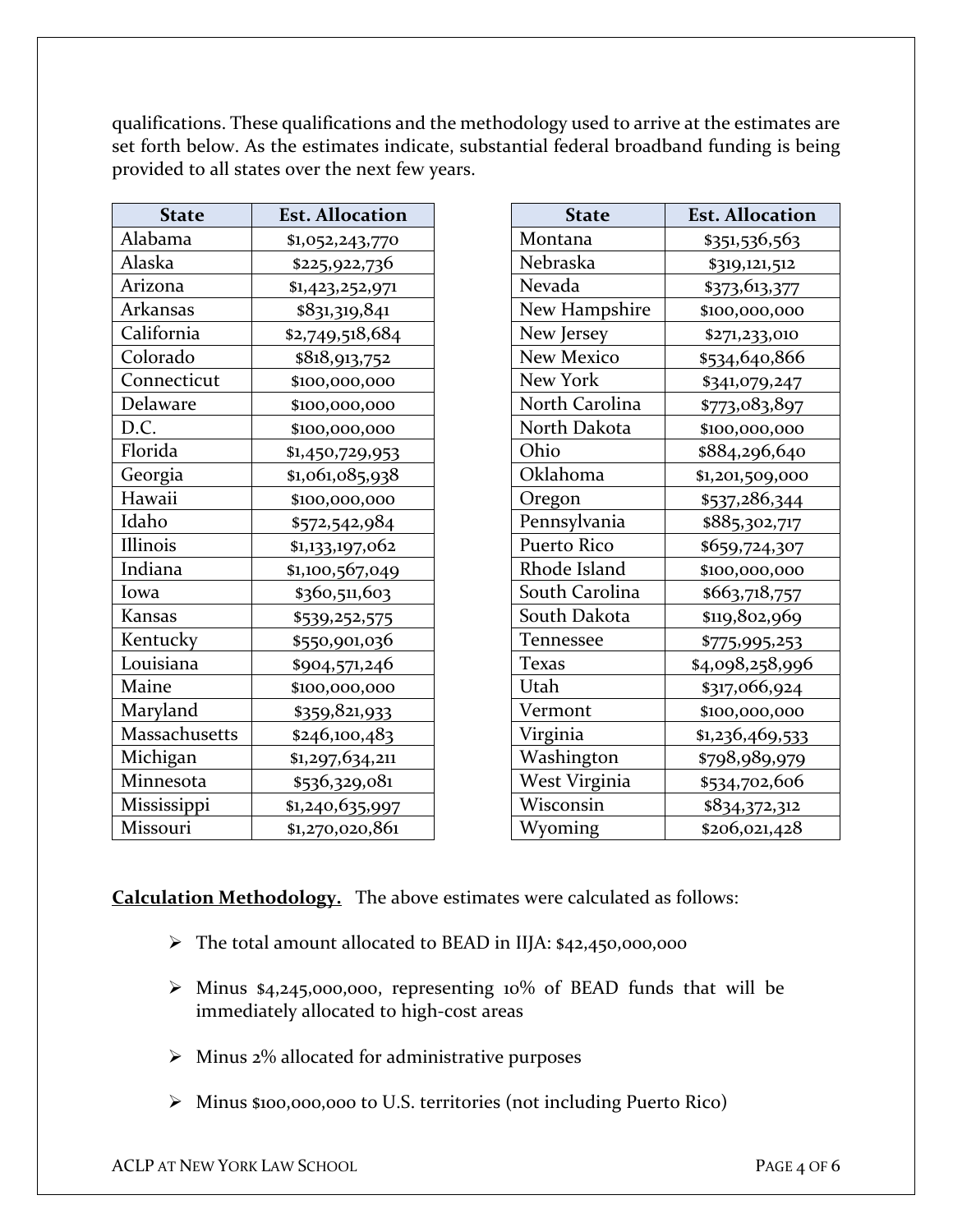- *The remaining \$37,342,900,000 is to be divided amongst the 50 states, D.C., and Puerto Rico based on the number of unserved "locations" in those areas relative to all unserved locations in the U.S.*
- Each state receives a minimum of \$100,000,000. In calculating the estimates above, any states that would have received less than \$100,000,000 based on their relative share of unserved locations were brought up to \$100,000,000; funding for the remaining states was adjusted accordingly.

#### **Qualifications**

These estimates are imperfect at best. Although the estimates are based on the most recent available data, such data will be outdated by the time NTIA formally calculates the allocations using different data sources. Limitations on the above estimates are discussed below. Even with the limitations, these projections offer a reasonable estimate of the forthcoming distribution of BEAD funds among the states.

*Qualification #1:* The calculation estimates total unserved households in a state using the most recent FCC Form 477 data (from December 2020). "Locations" will be identified in the FCC's forthcoming "fabric" DATA map. Due to the radically different, and ostensibly more accurate, methodology being used for the forthcoming "fabric" map, each state's relative proportion of total U.S. unserved households will likely differ from the proportion derived from current FCC data.

As an example, Georgia recently released its own [fabric map](https://broadband.georgia.gov/2021-georgia-broadband-availability-map) that could provide insight into how the above estimates might be adjusted once the FCC's fabric map is released. Using the current approach to calculating broadband availability (*i.e.*, based on current Form 477 data), Georgia's broadband availability is reported as 94.2%. Georgia's new map, though, shows availability as  $90.9\%$  – a difference of 3.3%.

How might this impact the funding estimates? If the difference between current estimates of unserved and new estimates of unserved derived from the FCC's forthcoming fabric map is relatively even across states, then the impact will be near zero. For example, if the number of unserved households in each state went up by 1%, the estimates would not change.

However, to the extent that some states are more affected by the switch to the fabric map than others, the balance of funding will change – for all states. The magnitude of such a change will not be known until the fabric map is released, but it is reasonable to assume that it won't be so large as to completely reorient the estimates above.